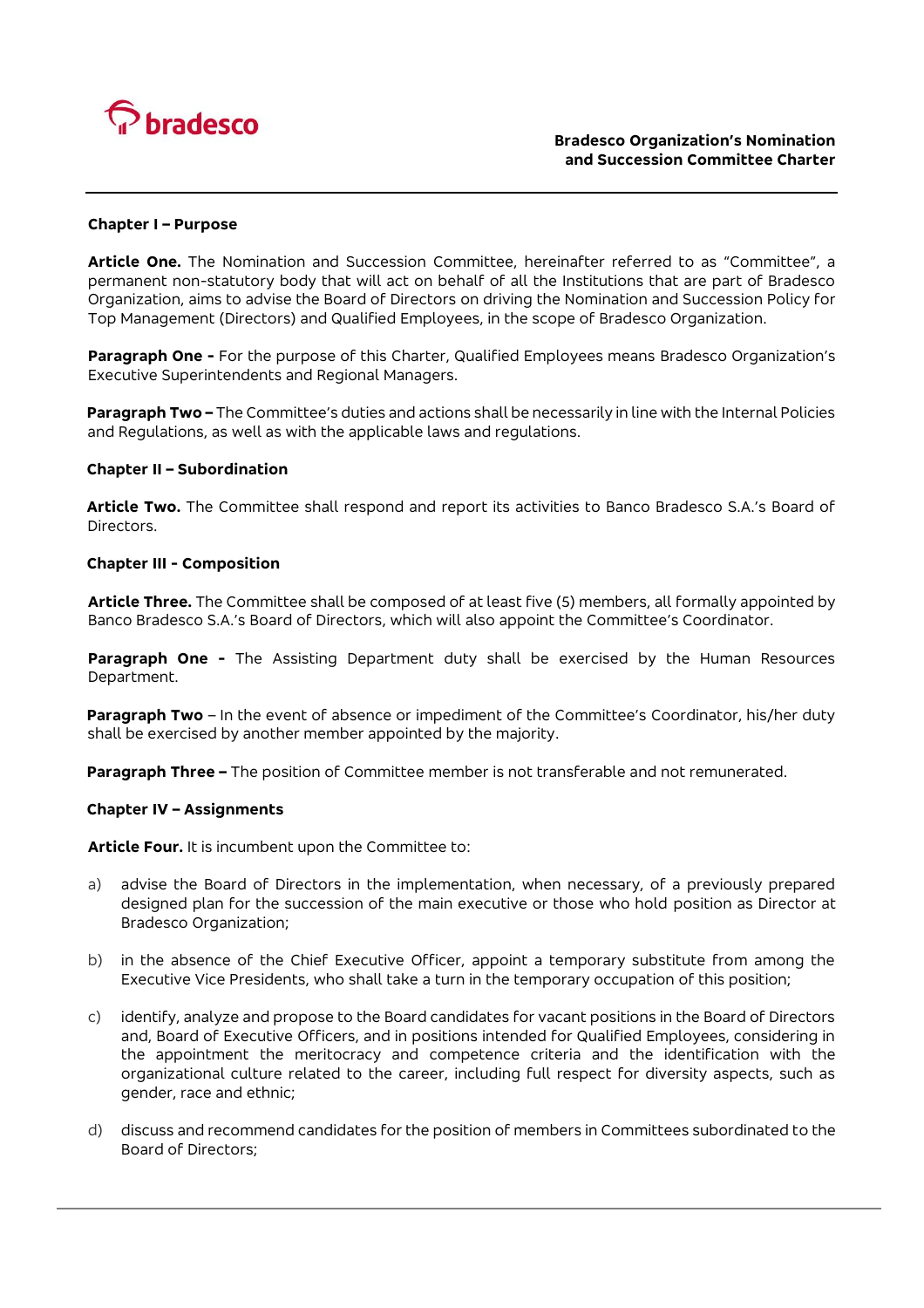

# **Bradesco Organization's Nomination and Succession Committee Charter**

- e) revise the Policy on Nomination and Succession for the Top Management (Directors) and Qualified Employees of Bradesco Organization, as well as the internal rules concerning the subject, on an annual basis or whenever necessary, proposing adjustments or improvements to the Board of Directors, as applicable; and
- f) approve the Independence Criteria of the Board of Directors, reviewing them whenever necessary.

**Sole Paragraph –** Committee members may use Management's annual evaluations as input to identify, analyze, and propose candidates.

**Article Five.** It is incumbent on the Committee Coordinator to evaluate and define the subjects to be discussed in the meetings.

**Article Six.** It is incumbent upon the Assisting Department to:

- a) prepare the schedule of Committee meetings, sending the respective call notices to its members;
- b) prepare the presentations and eventual reports to be submitted to the Committee's members;
- c) prepare and send the draft of meeting minutes to the Committee's members, for validation and signature;
- d) record the original validated and signed Meeting Minutes and send a true copy to the General Secretariat, within 15 business days.
- e) forward, follow-up and report the development of the actions resolved in the meetings, rendering accounts to the Coordinator and, when required by him/her, to the Committee, in the next meeting;
- f) ensure full compliance, referred to in this charter, with Standard 01.010, mainly with regards to matters related to the review of its composition and charter, as well as to the flow of reports and approval limits; and
- g) prepare candidate profiles containing technical and behavioral aspects, in accordance with the Policy on Nomination and Succession of the Top Management (Directors) and Qualified Employees of Bradesco Organization and with the internal rules concerning the subject, in addition to conditions required for the position, according to laws and regulations in force.

### **Chapter V – Duties and Responsibilities**

**Article Seven.** In order to fulfill their duties and responsibilities, the Committee members shall:

- a) comply and ensure compliance with the Committee's charter;
- b) perform their duties in a loyal and diligent manner;
- c) analyze the matters to be resolved in an impartial manner;
- d) avoid any conflict that may jeopardize the normal development of the Departments and Subsidiaries activities of Bradesco Organization;
- e) not disclose information;
- f) give opinions and provide clarifications to the Board of Directors upon request; and
- g) comply with and encourage good corporate governance practices at Bradesco Organization.

## **Chapter VI – Frequency, Call Notice, Quorum and Voting Rights**